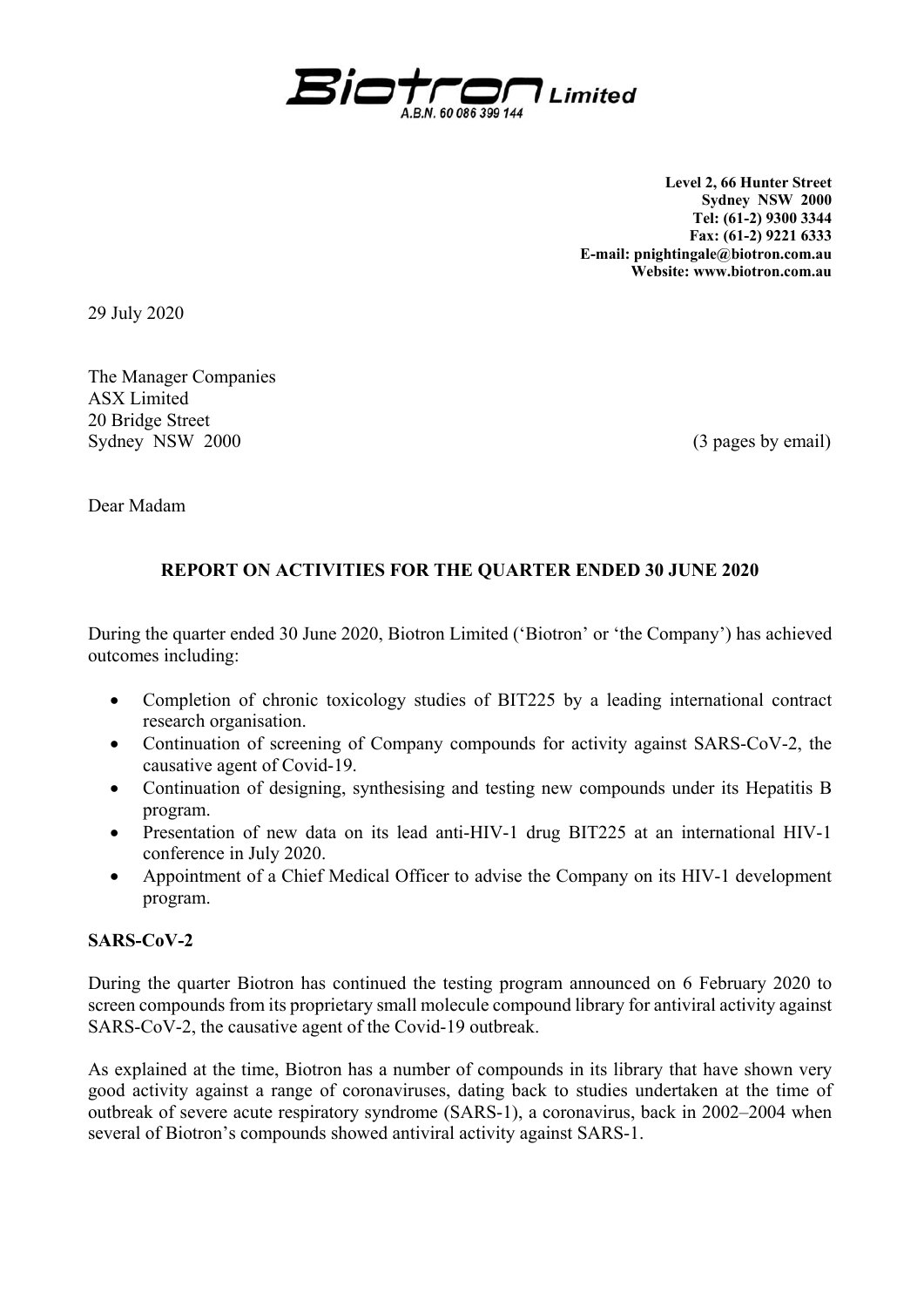Screening for activity against SARS-CoV-2 is progressing well in a series of different assays to assess the impact of the compounds on markers of virus replication as well as immune markers. These assays will provide the best overall understanding of the potential of Biotron's compounds to treat COVID-19.

## **HIV-1 Program**

In July 2020, Biotron presented new data on its lead anti-HIV-1 drug BIT225 at the 23<sup>rd</sup> International AIDS Conference (AIDS 2020). The data demonstrates how BIT225 directly modifies immune responses to HIV-1 infection and helps explain the positive immune changes that were reported in the Phase 2 clinical trial.

During HIV-1 infection, in order to attenuate host immune responses against the virus, specific cell surface markers that normally signal the immune system to attack the virus are downregulated. This downregulation enables the virus to evade the immune response and persist. These cells constitute a reservoir for the virus that enables it to persist despite ART.

The new data show that BIT225 restores these cell surface markers to normal. In addition, the new data also indicate that BIT225 increases a key marker linked to functionality, meaning that T cells are able to move around the body and restore immune function. The Vpu protein of HIV-1 is largely responsible for downregulation of cell surface markers that attenuate immune responses. This new study used wild-type virus as well as virus that had Vpu removed to show that BIT225's effects on the immune system are mediated directly through its inhibition of Vpu. These effects are additional to the known antiviral effect of BIT225.

The new data support and further extend Biotron's previous report that BIT225 "unmasks" HIVinfected cells and promotes immune recognition of the virus. Immune system recognition initiates the host defence processes including the clearance of virus. In combination with results from the Phase 2 clinical trial, these latest results support further clinical study of the potential anti-viral and immunological benefits of BIT225 therapy in combination with ART.

Chronic toxicology studies of BIT225 commenced in late 2019 and are now complete. These longterm toxicology studies are essential as they enable long-term dosing of BIT225 in the next stage of clinical trials and beyond.

The Company is focused on achieving a commercial outcome for its promising antiviral programs whilst continuing to progress its clinical HIV-1 program to prepare for more advanced clinical trials, including Phase 3 studies.

The current pandemic highlights the importance of novel approaches such as Biotron's with its potential to target a broad range of existing and emerging viruses.

### **Hepatitis B Program**

Hepatitis B Virus (HBV) is another important early stage program for Biotron. The Company continues to design, synthesise and test new compounds with the aim of identifying a lead candidate. Biotron is working with other experienced groups to access key assays and is fortunate that this work is not materially impacted by Covid-related shutdowns and continues to make good progress.